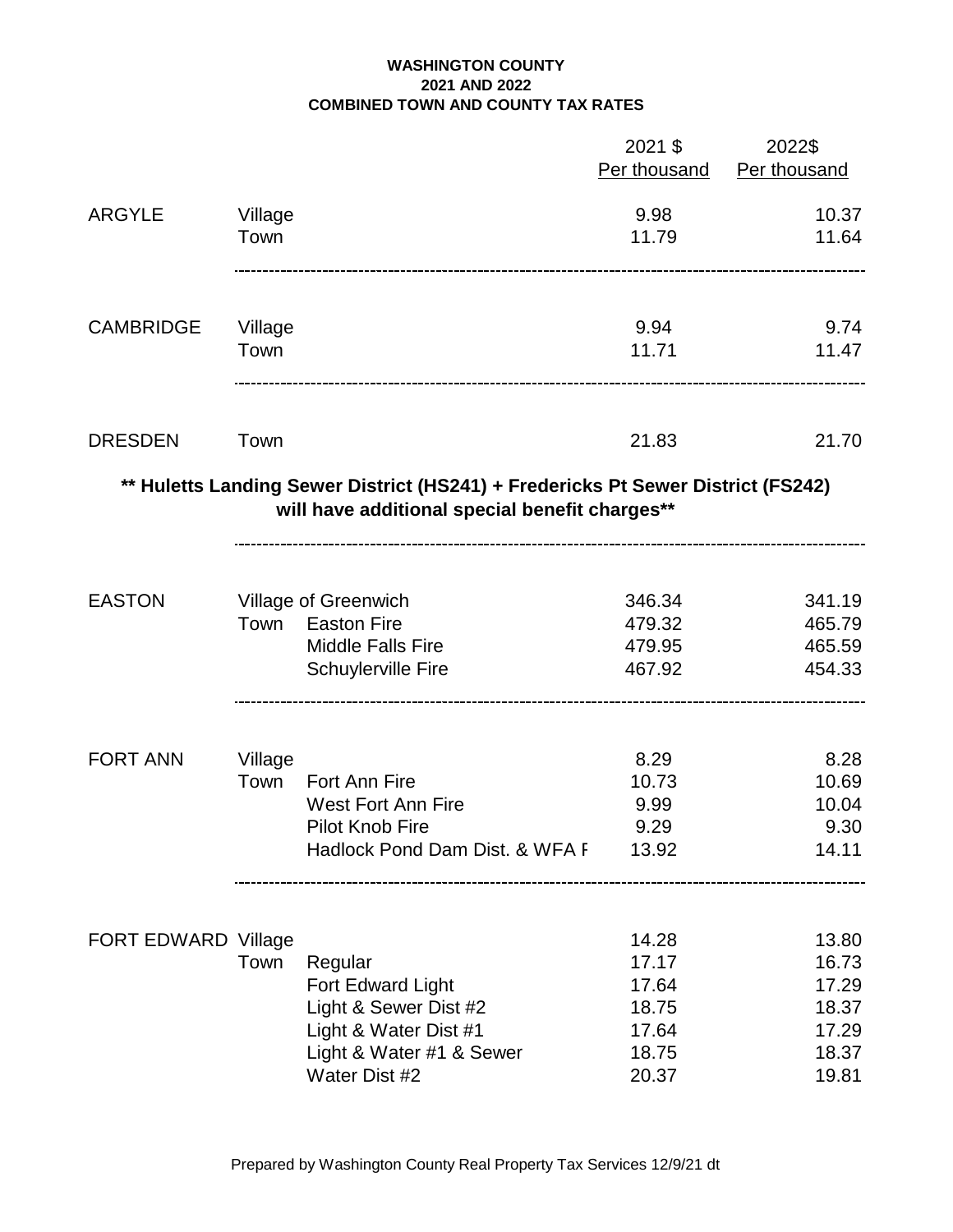## **WASHINGTON COUNTY 2021 AND 2022 COMBINED TOWN AND COUNTY TAX RATES**

|                  |         |                                   | 2021 \$      | 2022 \$      |
|------------------|---------|-----------------------------------|--------------|--------------|
|                  |         |                                   | Per thousand | Per thousand |
|                  |         |                                   |              |              |
| <b>GRANVILLE</b> | Village |                                   | 9.42         | 8.64         |
|                  | Town    | <b>Mid Granville Fire</b>         | 11.49        | 10.49        |
|                  |         | No Granville Fire                 | 11.53        | 10.53        |
|                  |         | So Granville Fire                 | 11.51        | 10.52        |
|                  |         | No Gran FD-WT-LT                  | 14.70        | 13.30        |
|                  |         | No Gran FD-WT                     | 14.42        | 13.06        |
|                  |         | Mid Gran FD-LT                    | 11.85        | 10.74        |
|                  |         |                                   |              |              |
| <b>GREENWICH</b> | Village |                                   | 7.91         | 7.71         |
|                  | Town    | <b>Greenwich Fire</b>             | 10.55        | 10.26        |
|                  |         | <b>Middle Falls Fire</b>          | 10.59        | 10.30        |
|                  |         | Schuylerville Fire                | 10.54        | 10.26        |
|                  |         | Cossayuna Fire                    | 10.53        | 10.25        |
|                  |         | Schuyl Fd-Clarks Mills Lt         | 10.76        | 10.45        |
|                  |         | Mid Falls FD-Clarks Mills Lt      | 10.81        | 10.49        |
|                  |         | Mid Falls FD - Mid Falls Lt       | 10.68        | 10.38        |
|                  |         | <b>Grwch FD-West Main Lt</b>      | 10.69        | 10.38        |
|                  |         | Grwch FD-Academy Park Lt          | 10.94        | 10.62        |
|                  |         | <b>Grwch FD-Overlook Drive Lt</b> | 10.78        | 10.45        |
|                  |         |                                   |              |              |
|                  |         |                                   |              |              |
| <b>HAMPTON</b>   | Town    | Fire Pro #1                       | 12.84        | 11.80        |
|                  |         | Fire Pro #2                       | 12.58        | 11.57        |
|                  |         |                                   |              |              |
| <b>HARTFORD</b>  | Town    |                                   | 13.62        | 13.20        |
|                  |         |                                   |              |              |
| <b>HEBRON</b>    |         | Town Regular                      | 11.83        | 11.63        |
|                  |         | West Hebron Lt                    | 12.33        | 11.87        |
|                  |         |                                   |              |              |

Prepared by Washington County Real Property Tax Services 12/9/21 dt